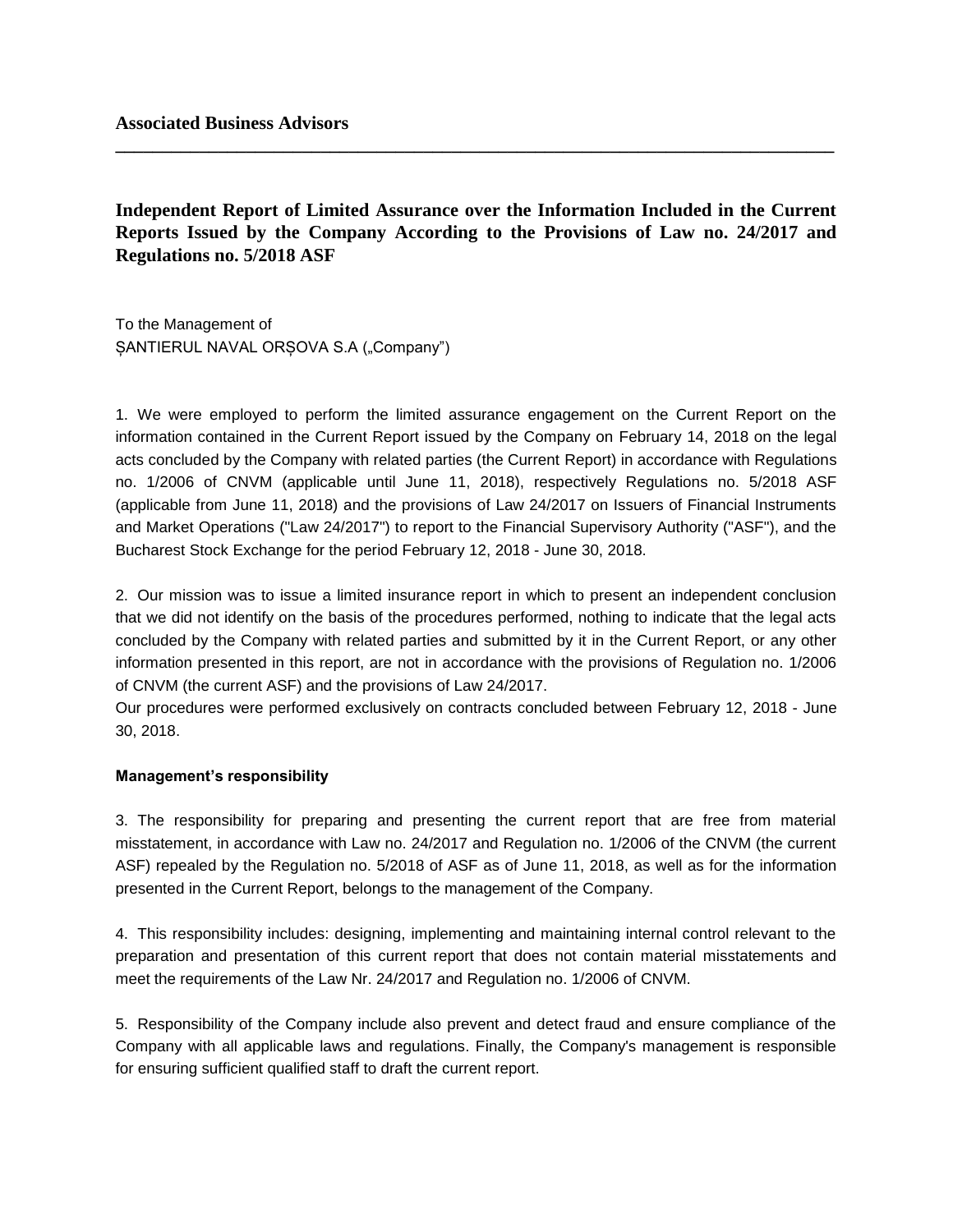# **Auditor's responsibility**

6. Our responsibility is to perform our mission in accordance with the International Insurance Assurance Standard (ISAE) 3000 on insurance missions other than audit or review of historical information. This means that we must analyze the current and legal acts or transactions presented, and report as an independent limited assurance conclusions on the evidence obtained.

7. We have conducted our engagement in accordance with the International Standard for Assurance Engagements (ISAE) 3000: "Assurance Engagements other than Audits or Reviews of Historical Financial Information". This standard requires that we comply with ethical requirements, including independence, in accordance with IESBA's Professional Ethics Code of Ethics, which sets out the fundamental principles of integrity, objectivity, professional competence and due care, confidentiality and professional conduct, as well as plan and perform our procedures to obtain limited assurance that the Current Report prepared by the Company complies with the provisions of Law no. 24/2017 and Regulations no. 1/2006 of CNVM.

8. The procedures we have performed have included both form and background checks in order to determine the authenticity of the framework contract and if there are transactions with affiliated entities between February 12, 2018 - June 30, 2018.

9. Due to the test characteristics and other inherent limitations of any accounting and internal system, there is an unavoidable risk that some transactions that should be reported are not included in the current report and not identified by our procedures.

10.Our mission is not an audit or a review. Limited assurance on our mission is narrower than reasonable assurance or absolute assurance, and the procedures performed within our mission have not been audited in accordance with the International Standards on Auditing, not are revision procedures in line with the International Standards for Review Engagements , adopted by the Chamber of Financial Auditors of Romania (CAFR). Selected procedures depend on the auditor's professional judgment.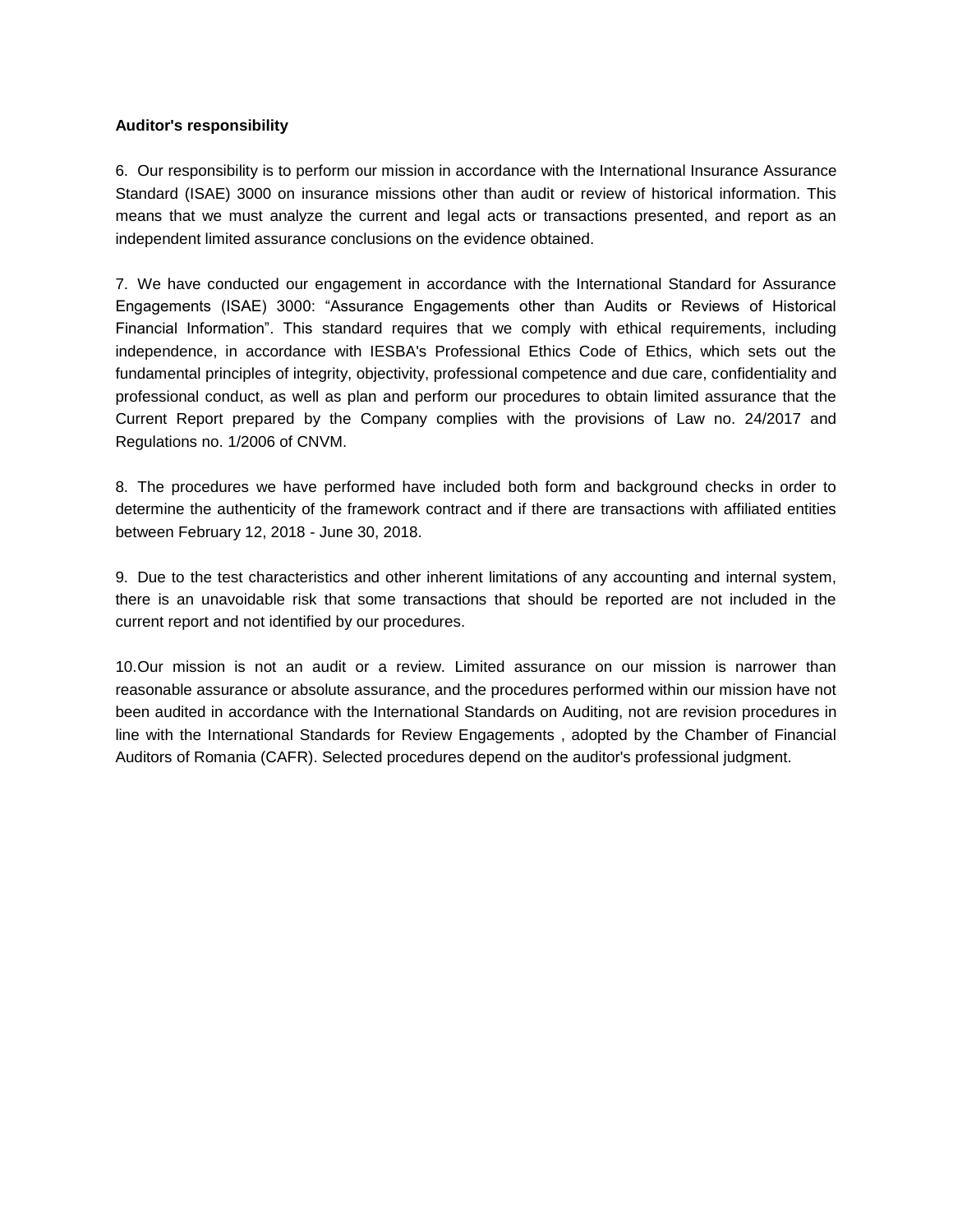# **Procedurile efectuate**

11. We conducted the following procedures related to the Company's Current Reports:

- We obtained from the Company's management the Current Report according to the C.N.V.M. (current ASF) no 1/2006, prepared by the Company on February 14, 2018 and verified whether the information included in this report is presented in accordance with art. 82 of Law 24/2017.
- We obtained from the Company's management the service contract no. 436 of February 12, 2018, and verified authenticity and authorized signatures.
- For the period February 15, 2018 June 30, 2018, we have not identified any other Current Reports on Transactions with related parties made under the Service Contract no. 436 of February 12, 2018 that were issued by the Company's management.
- We checked the items listed in the current report with the key information provided in the contract or the parties to the subject and estimated value. In terms of value, the contract stipulates that the prices will be negotiated for each order or additional act concluded for the parts to be executed by the Company as the provider. The Company's estimated value of 50,000 euros / year is shown exclusively in the current Report. Regarding the declared 0.1% late penalties, the Service Agreement is signed with objections by the management of Independenta SA for the purpose of setting a penalty of 0.06% per day of delay.
- For the period February 15, 2018 June 30, 2018, we requested and received the supplier account sheet for the transactions with Independenţa SA Sibiu carried out under the Framework Services Agreement no. 436 of February 12, 2018 and found that there are no such transactions recorded during the respective period.

The scope of a review is lower than that of an audit conducted in accordance with International Standards on Auditing and as a result we can not obtain assurance that we will refer to all matters that might be identified in a reasonable assurance engagement.

## **Conclusion**

12. According to the procedures conducted , we have not identified anything to our attention to indicate that transactions submitted by the Company in the current report or any other information presented in this report do not conform in all material respects with the provisions of Regulation no. 1/2006 of CNVM (applicable at the date of issue of the Current Report) and the provisions of Law 24/2017.

## **Alte aspecte**

13. This Limited Assurance Report is addressed exclusively to the Board of Directors or the appropriate representatives of the Company's management. Our engagement was performed in order to report the Board or appropriate representatives management of the Company those matters we are required to report in a limited assurance report and for no other purpose. To the extent permitted by law, we do not